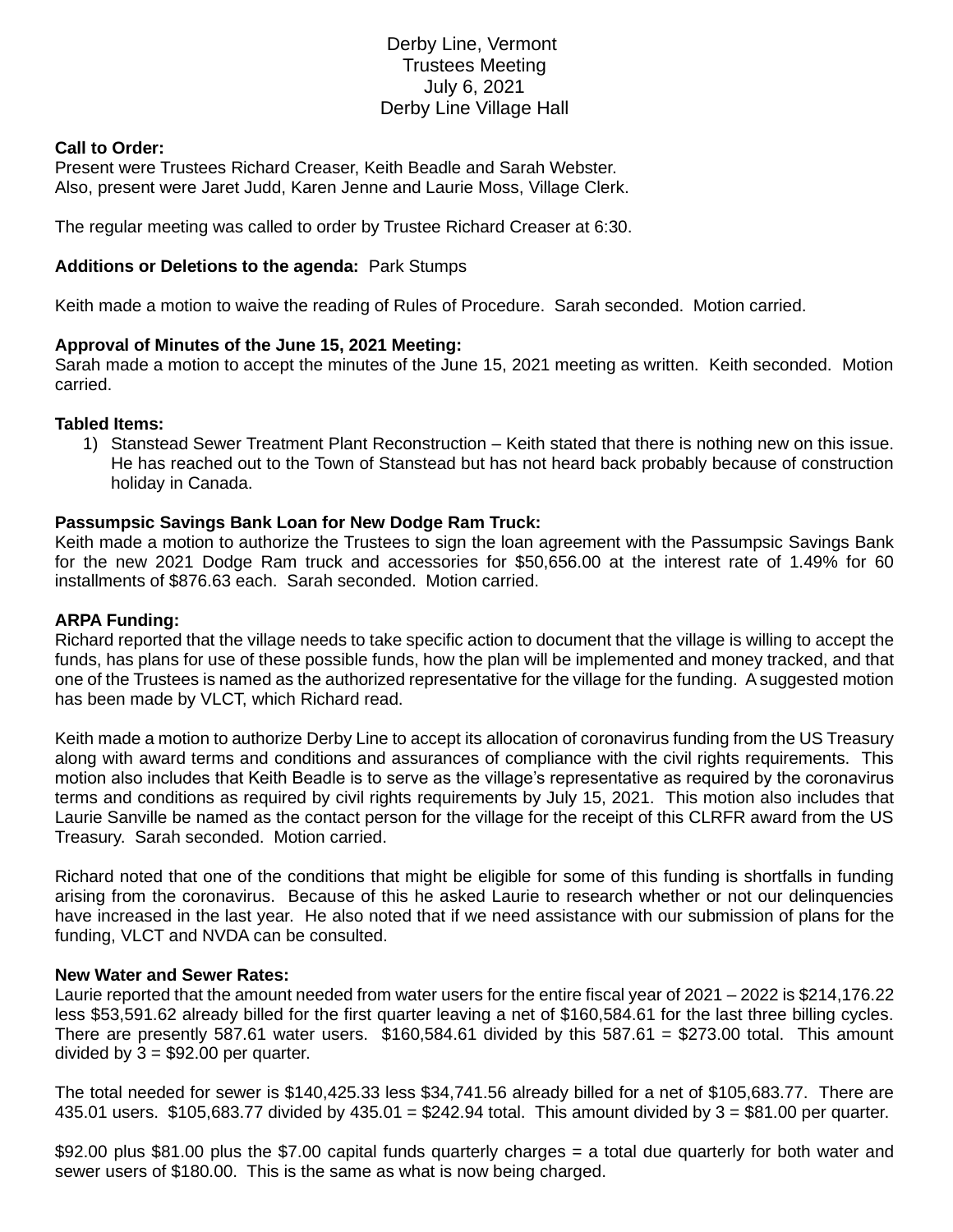Keith moved that the Trustees set the water rate for the balance of this year at \$92.00 per quarter and the sewer rate at \$81.00 per quarter. Sarah seconded. Motion carried.

# **Valentine Ave. Project:**

Jaret reported that this project has been completed as well as the ditching of Louis and Maple Sts. All went well on Valentine in spite of significant increases in material costs. Jaret took several photos of the Valentine Ave. work. Richard noted that it would be a good idea to post those photos to the public if for no other reason than to build goodwill. Jaret and Laurie will see that it is done.

# **Rental of Village Hall:**

Laurie reported that recent renters have not cleaned the hall properly after their events, especially after a wedding where staples were put into the walls for decorations, and that our no alcohol policy has not always been adhered to. Keith stated that after spending \$3,500 to repaint the hall and get it all updated, we need to make sure that potential renters follow the rules. Presently, our rental rates are very low at \$50.00 for 4 hours or less and \$75.00 for over 4 hours. Non-profit organizations are simply asked for a donation.

Keith made a motion to amend the current contract for use of the village hall to include new rates of \$100.00 deposit and \$50.00 rental fee for residents of Derby Line and Derby, and a deposit of \$100.00 and \$100.00 rental fee for non-residents. If the kitchen is used, and additional \$50.00 rental fee is needed. Alcohol will be permitted only if a licensed caterer is present and proof of same is required. Cleaning of the hall by renters must be done on the same day as the event. Sarah seconded. Motion carried.

# **Park Stumps:**

Jaret asked if the village has funds to remove 11 stumps in the park along Elm St. We have a proposal from Ducharme Excavating for \$2,500.00 to remove these and level the ground thereafter. Laurie confirmed that there is money in the Beautification account and/or the Portus Baxter investment account.

Sarah made a motion to hire Ducharme Excavating to remove the stumps in Baxter Park along Elm St. and regrade those areas for a sum not to exceed \$2,500.00. Keith seconded. Motion carried.

# **Business from Trustees, Treasurer and Road Foreman:**

Paving Funds: Jaret asked for an estimate of how much money might be available in this year's budget, after repaving Baxter Ave, that can be used for some urgent paving. Keith estimated \$9,000 plus \$1,000 from the Water Dept. and \$1,000 from the Sewer Dept. for a total of \$11,000.

Water Main in Tomifobia River: Jaret reported that because of this year's dry spell they have checked the water line near Tivoly going across to Canada through the Tomifobia River and found that it is at the level of water and is exposed, which could pose a problem this winter in freezing conditions. There is no dirt covering this 6-inch pipe. This is for information only.

Properties Along Border: Jaret has determined that the properties near or on the border for which sewage and wastewater is pumped into our system and back over to the treatment plant in Stanstead are Roland Roy's, Dennis Kelley's, the apartment building and brick building just north of Kelley's and Deb Baum's across the street. Of these, the ones not being billed by us are the two apartment buildings and Deb Baum's. This information will be submitted to the Town of Stanstead for further research after which proper billing can be done by Derby Line. New Water Pump: Jaret stated that a new water pump has been replaced as discussed at the last meeting and is working well. Phil Laramie is looking into an app to be on Brian and Jaret's phones to alert of any pump problems in the future for both the Main and Elm Sts pump stations.

Sewer Line Detour: Jaret also noted that Phil Laramie now has a process available to detour sewage at one end of a line while that line is being worked on so that sewage does not back up into any residents' homes. This process would no longer necessitate hiring Juddy's to pump the sewage for several hours while the work is being done. More information to come on this issue.

# **New Business from the Audience:** None

# **Old business from the Audience (5-minute limit unless otherwise directed):**

Karen Jenne asked about the possible soil contamination at the old village garage. She was informed that the testing showed that there is no soil contamination at this location, that the report has been submitted to the State of VT and that we are simply waiting for their approval before the garage can be sold.

She also asked about the status of Customs & Border Protection's plan to erect surveillance towers in or near